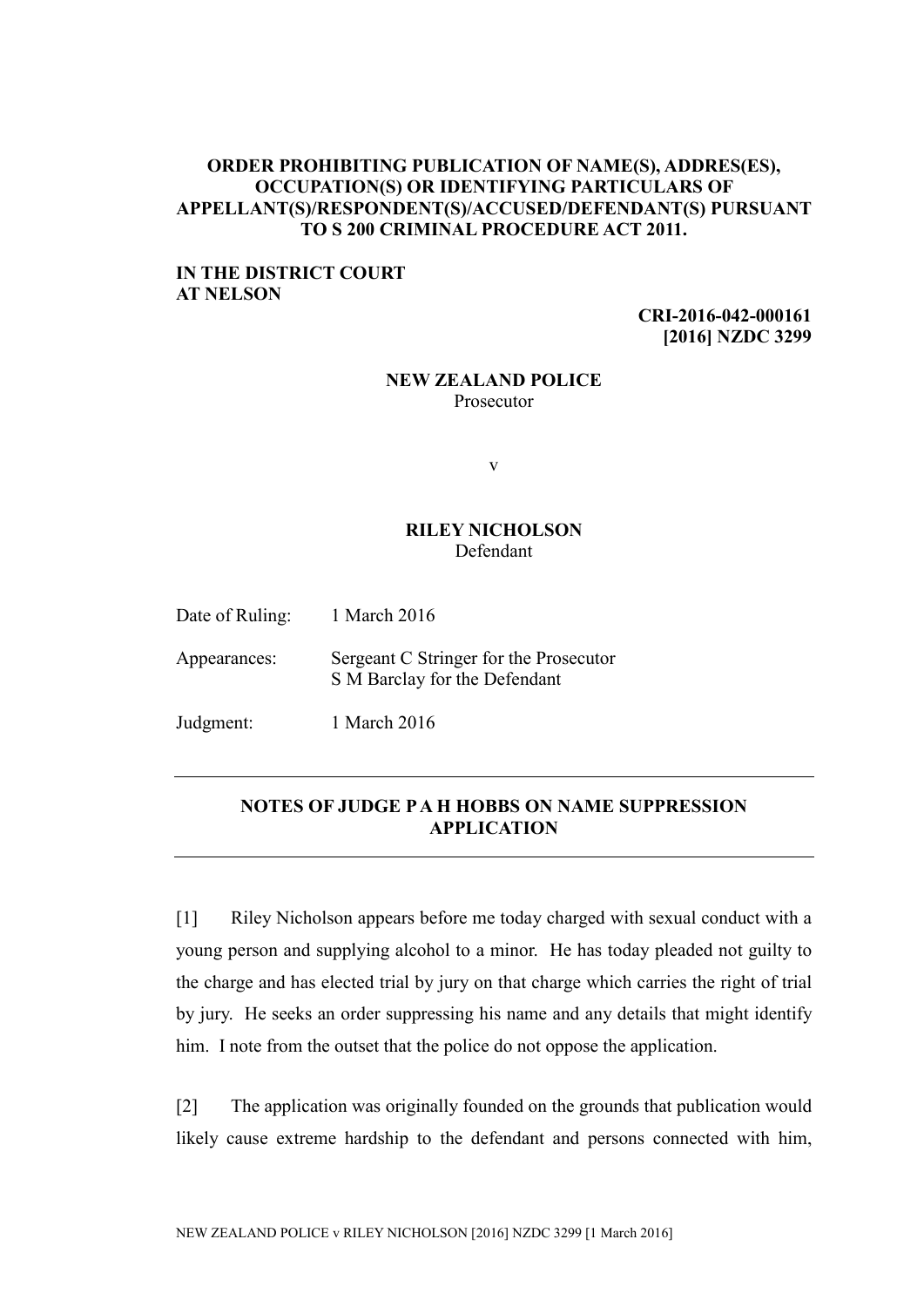namely, his children. There was also some suggestion that it might cause some hardship to parents and in-laws.

[3] The ground of extreme hardship to the defendant was the potential loss of his employment, I am told that the employer has become aware of the offending and has now terminated the defendant's employment and therefore that ground is no longer relevant to the application. It leaves the suggestion that extreme hardship would be caused to the defendant's two young children who live in this small community.

[4] Whether or not to grant name suppression involves a two-step process. First, I must be satisfied that one of the hardships advanced is likely to occur or indeed one of the grounds set out in s 200(2) is likely to occur, if I am satisfied that it is likely to occur I must then balance the defendant's interests against those of the public and the media's right to publish what happens in our Courts. That is a discretionary balancing exercise.

[5] I have no doubt that publication of the defendant's name while causing discomfort and hardship to the defendant would be the kind of hardship that customarily follows from allegations of this kind.

[6] I am also not satisfied that extreme hardship would be caused to the defendant's parents or in-laws through the publication of his name. That is an inevitable consequence of allegations such as this and I would not regard that as extreme hardship.

[7] However, my primary concern in relation to this application is the defendant's very young children who attend school in this local community and in particular the complainant who also lives in that community. It is apparent due to the size of this community and the inter-connections that exist, that there is a real risk that the complainant would be identified if the defendant's name were published at this stage and she is entitled to immediate protection as of right under the Criminal Procedure Act 2011.